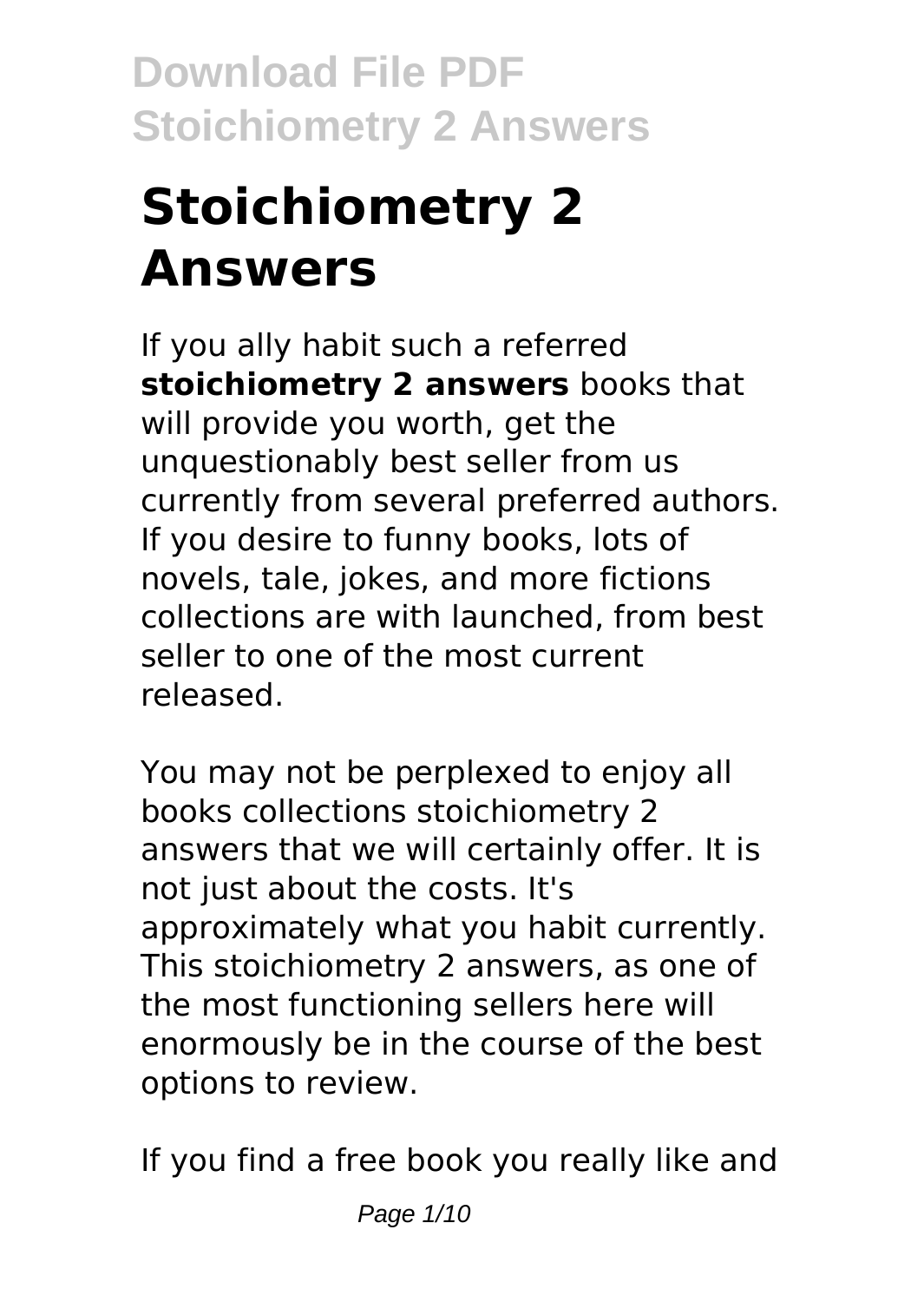you'd like to download it to your mobile e-reader, Read Print provides links to Amazon, where the book can be downloaded. However, when downloading books from Amazon, you may have to pay for the book unless you're a member of Amazon Kindle Unlimited.

#### **Stoichiometry 2 Answers**

Chemistry: Stoichiometry – Problem Sheet 2 KEY 9) 2 24 2 2 23 2 2 2 2 4.63  $x$  10 molecules  $11$  mol  $16.02$   $x$  10 moleculesI 1 mol Cl 1mol 71 g Cl Cl x 546 g Cl 10) 292 g Ag 1 mol Ag 108 g Ag 1 mol Cu 1 mol Ag 63.5 g Cu

#### **Stoichiometry: Problem Sheet 2**

Stoichiometric Gram to Gram Calculations Worksheet - Answers. 1. 2 C 4 H 10 + 13 O 2 ----> 8 CO 2 + 10 H 2 O: 1. (a) Find the moles of water that were formed  $n = m = 2.46$  g = 0.14 moles of water formed M 18.02 g/mol: 1. (b) From the balanced equation the reaction ratio is ...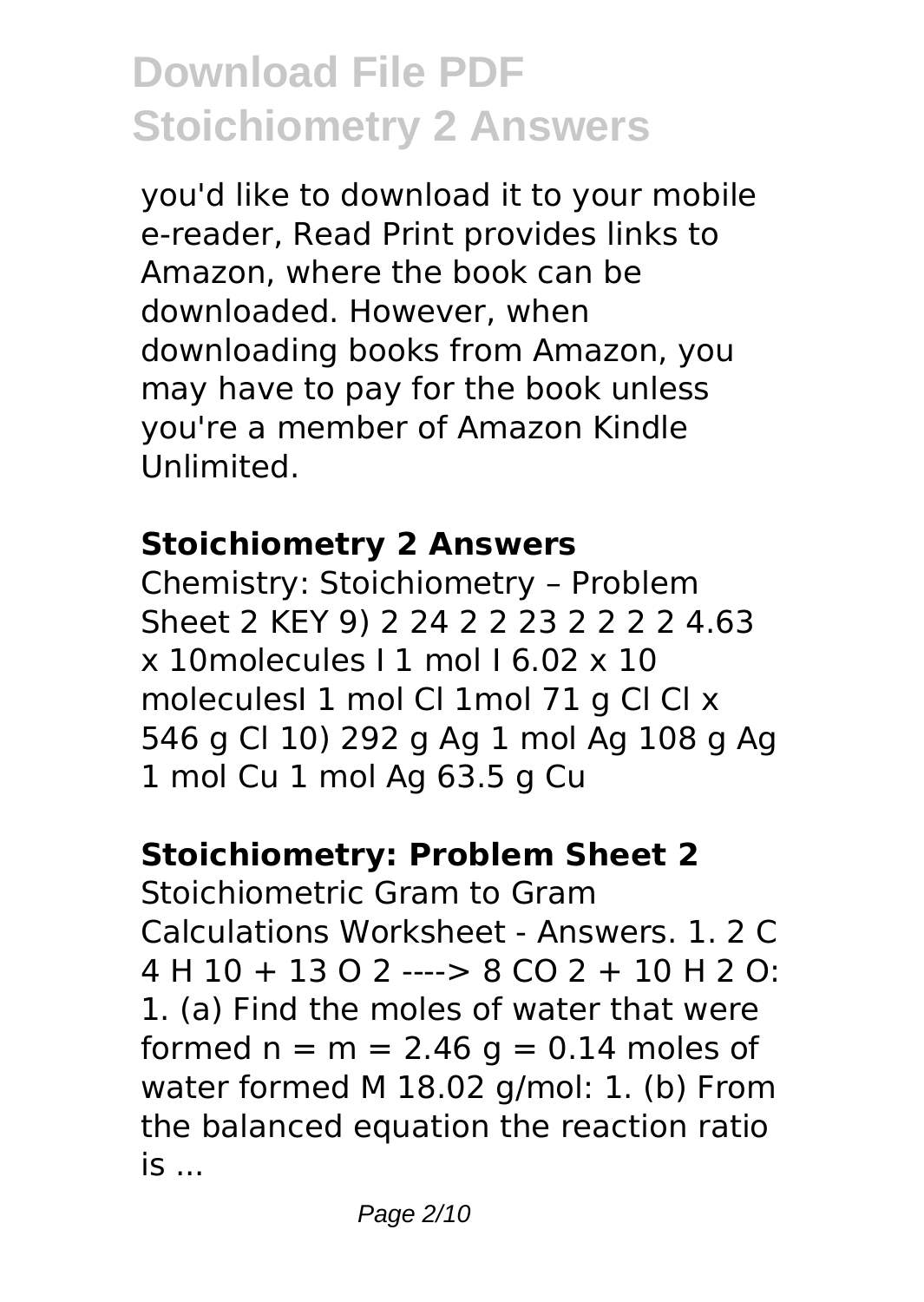#### **Stoichiometric Worksheet #2: Gram to Gram Calculations**

2•Stoichiometry: Chemical Arithmetic Calculating Formula Mass (3 of 24) Formula or molecular mass is found by simply summing the atomic masses (on the periodic table) of each atom in a formula. H 2 SO 4 1.01 + 1.01 + 32.06 +  $16.0 + 16.0 + 16.0 + 16.0 = 98.08$  u  $2(1.01) + 32.06 + 4(16.0) = 98.06$  u or 98.06 g/mole

#### **2•Stoichiometry: Chemical Arithmetic Formula Conventions**

Stoichiometry Worksheets with Answer Keys August 6, 2020 Some of the worksheets below are Stoichiometry Worksheets with Answer Keys, definition of stoichiometry with tons of interesting examples and exercises involving with step by step solutions with several colorful illustrations and diagrams.

### **Stoichiometry Worksheets with Answer Keys - DSoftSchools**

Page 3/10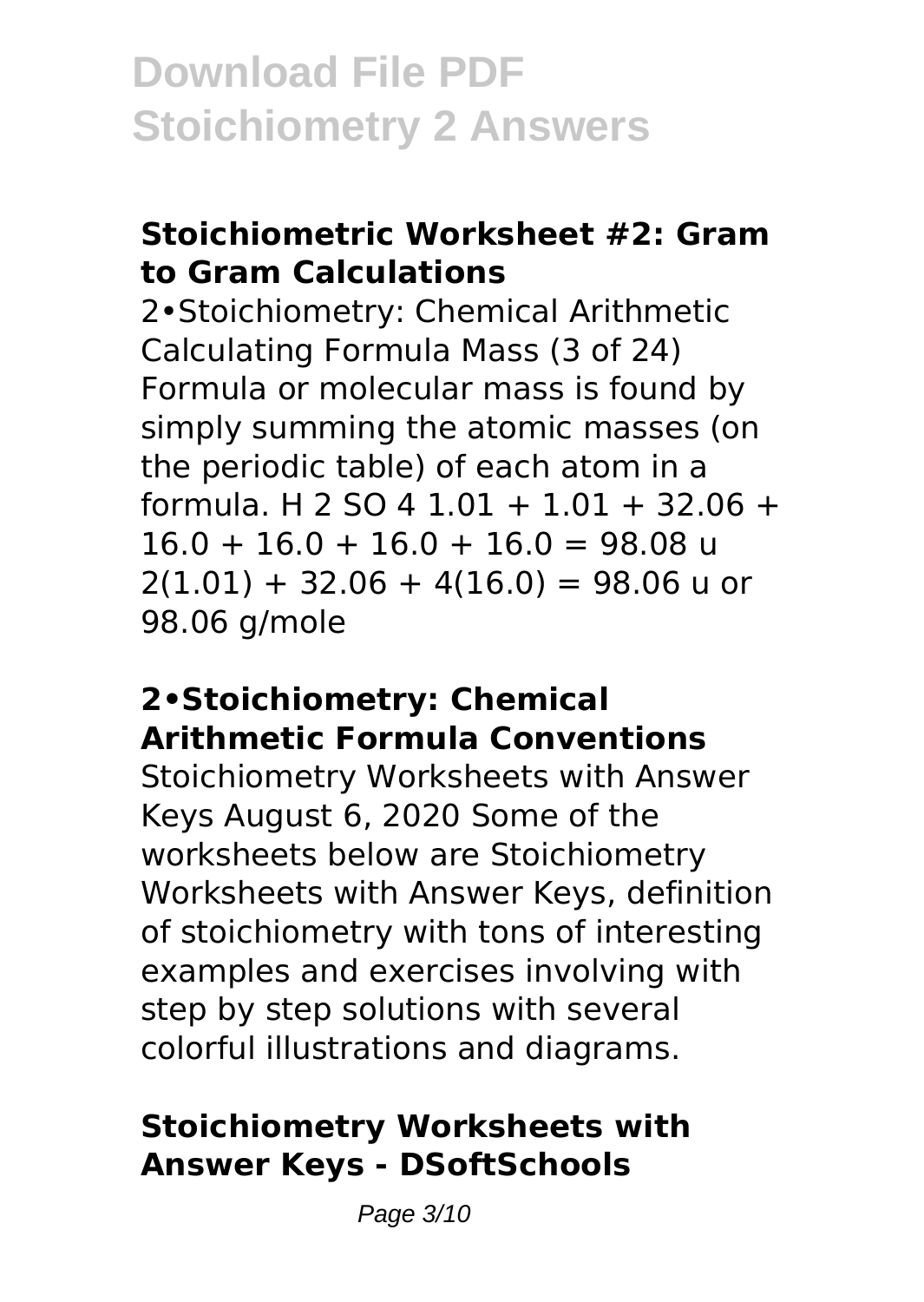Balance the equation Math Math Explanation Astronauts died as they could only get rid of 2,750.625 grams of carbon dioxide and needed to get rid of 3,000 grams of carbon dioxide. NaOH+CO2->Na2CO3+H2O which balances to 2NaOH+CO2->Na2CO3+H2O Stoichiometry Stumper #2 Kailin Thomas

### **Stoichiometry Stumper #2 by Kailin Thomas - Prezi**

Stoichiometry. Get help with your Stoichiometry homework. Access the answers to hundreds of Stoichiometry questions that are explained in a way that's easy for you to understand.

#### **Stoichiometry Questions and Answers | Study.com**

+WS 4.3 STOICHIOMETRY part 1 Show all work using dimensional analysis! 2 Na20  $4 + 02$  a) How many moles of sodium (Na) would be needed to react with 3.82 moles of oxygen (02)? b) How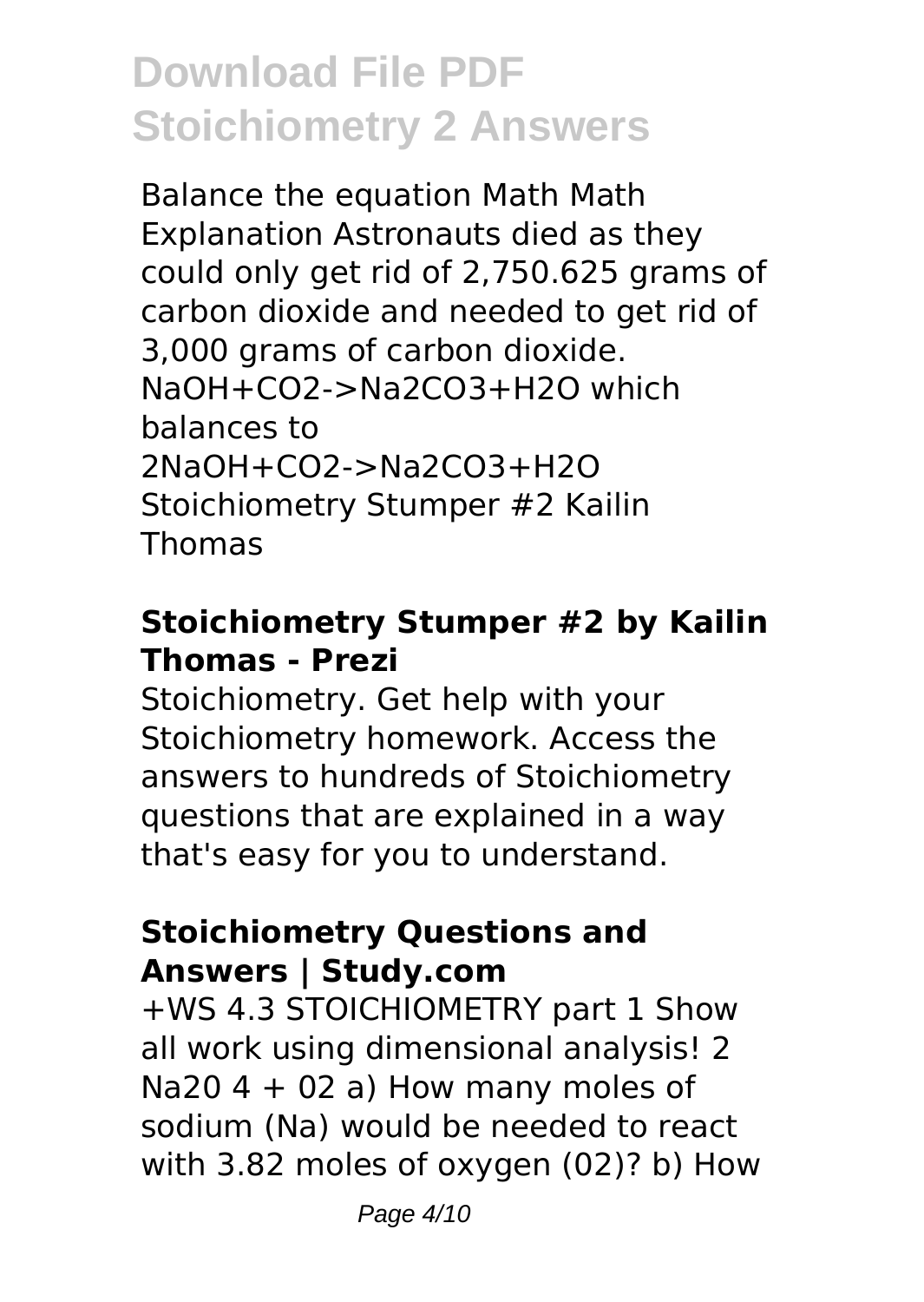many moles of Ña20 can be produced from 13.5 moles Na? c) How many moles of 02 are needed to produce 347 g of Na20? C2H4  $\pm$  3 12 2 C02  $\pm$  2 H20 Ans mol Ans

### **Diamond Bar High School**

Stoichiometry is a collective term for the quantitative relationships between the masses, the numbers of moles, and the numbers of particles (atoms, molecules, and ions) of the reactants and the products in a balanced chemical equation. ... Answer. 86.2 g. Calculating Moles from Volume.

#### **5.3: Stoichiometry Calculations - Chemistry LibreTexts**

Check your understanding and truly master stoichiometry with these practice problems! In this video, we go over how to convert grams of one compound to grams...

## **Step by Step Stoichiometry Practice Problems | How to Pass ...**

Page 5/10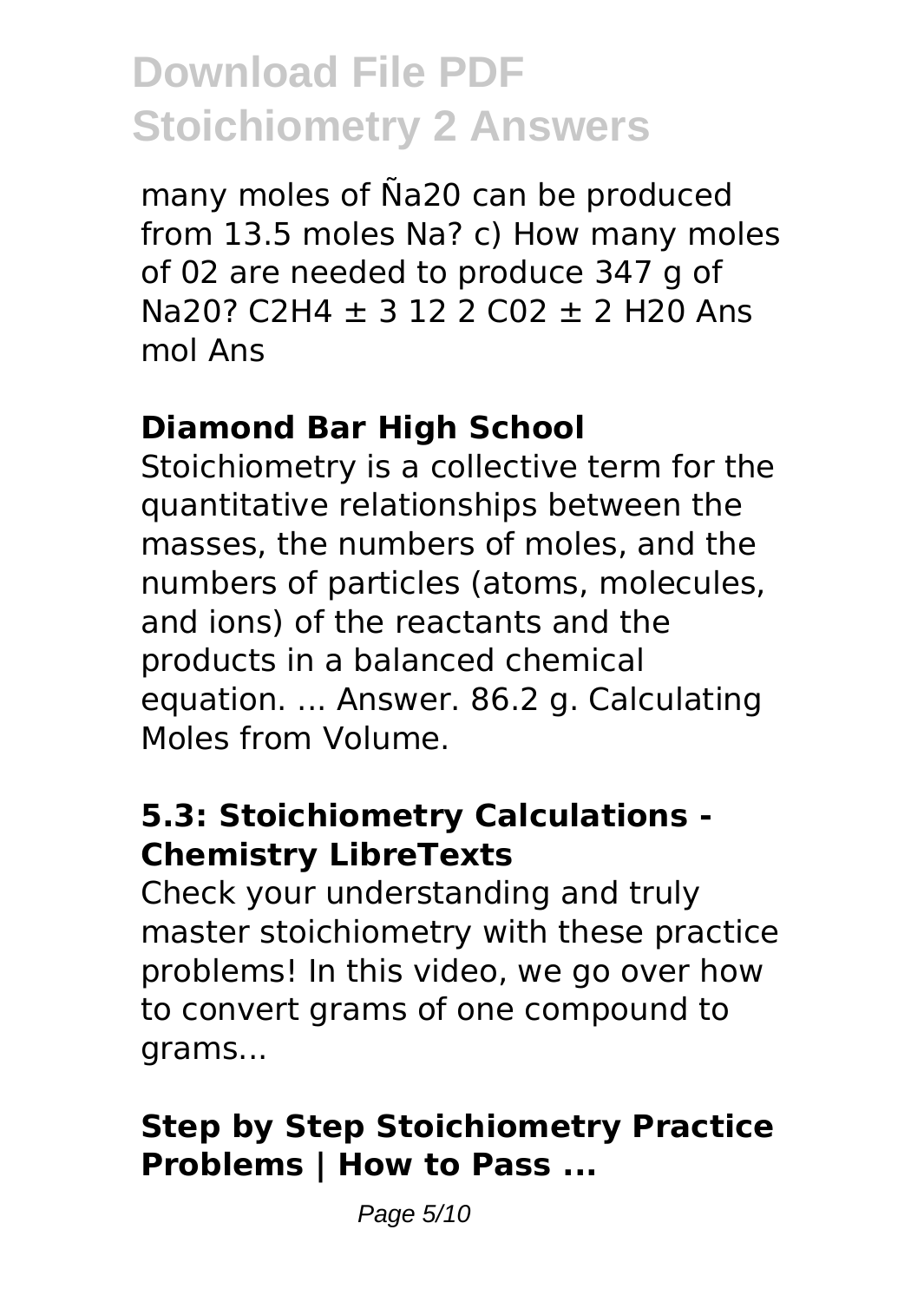$×1$  mole Sb 2 S 3 (s) = 0.643 moles Sb 2 S 3 (s)  $\times$ 3 moles FeS(s) = 1.93 moles  $FeS(s) \times 88$  grams = 170 grams

## **Stoichiometric Calculations: Problems | SparkNotes**

Stoichiometry expresses the quantitative relationship between reactants and products in a chemical equation. Stoichiometric coefficients in a balanced equation indicate molar ratios in that reaction. Stoichiometry allows us to predict certain values, such as the percent yield of a product or the molar mass of a gas.

## **Stoichiometry (video) | Khan Academy**

In this video we go over simple stoichiometry problems with an emphasis on limiting reactant. Prerequisites for this video. Balance a chemical equation and convert between moles and grams. Tutorial on Balancing a Chemical Equation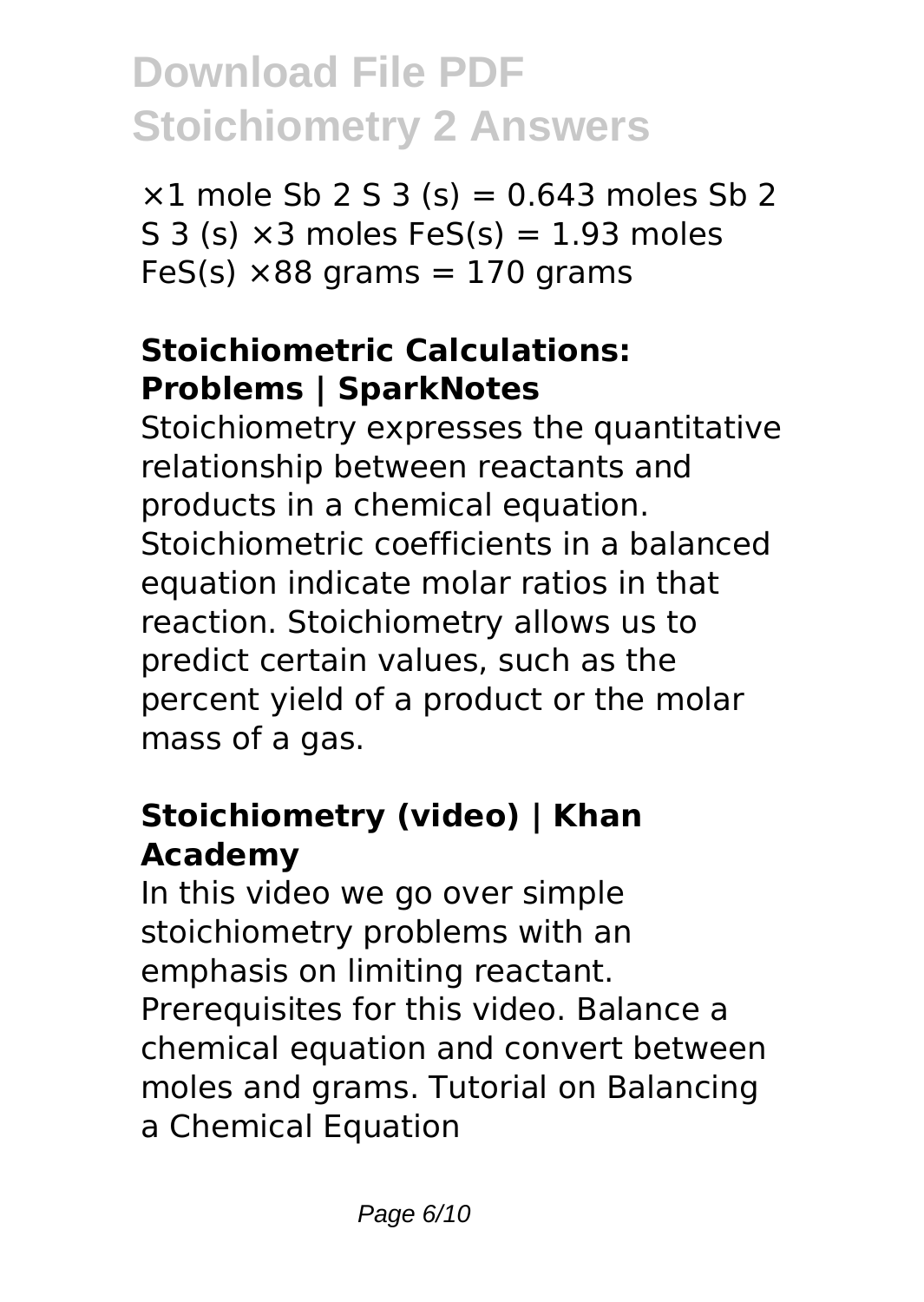## **Stoichiometry Part 2 | Pathways to Chemistry**

Worksheet 6 - Rev 10 Stoichiometry Exercise D - Stoichiometry 2 (5 points per answer) For this problem, identify the limiting reagent and calculate the grams of CO2 obtained in the reaction of 100.0 grams of C7H12OsN, with 100.0 grams of oxygen. If 125 grams of CO2 is actually produced, what is the % yield. The equations are not balanced.

#### **Solved: Worksheet 6 - Rev 10 Stoichiometry Exercise D - St ...**

MgCl 2 (a q) + 2 NaOH (a q) Mg (OH) 2  $(s) + 2$  NaCl (a g) MgCl 2 (a g) + 2 NaOH  $(a q)$  Mg (OH) 2 (s) + 2 NaCl (a g) Solution The approach used previously in Example 4.8 and Example 4.9 is likewise used here; that is, we must derive an appropriate stoichiometric factor from the balanced chemical equation and use it to relate the amounts of the two substances of interest.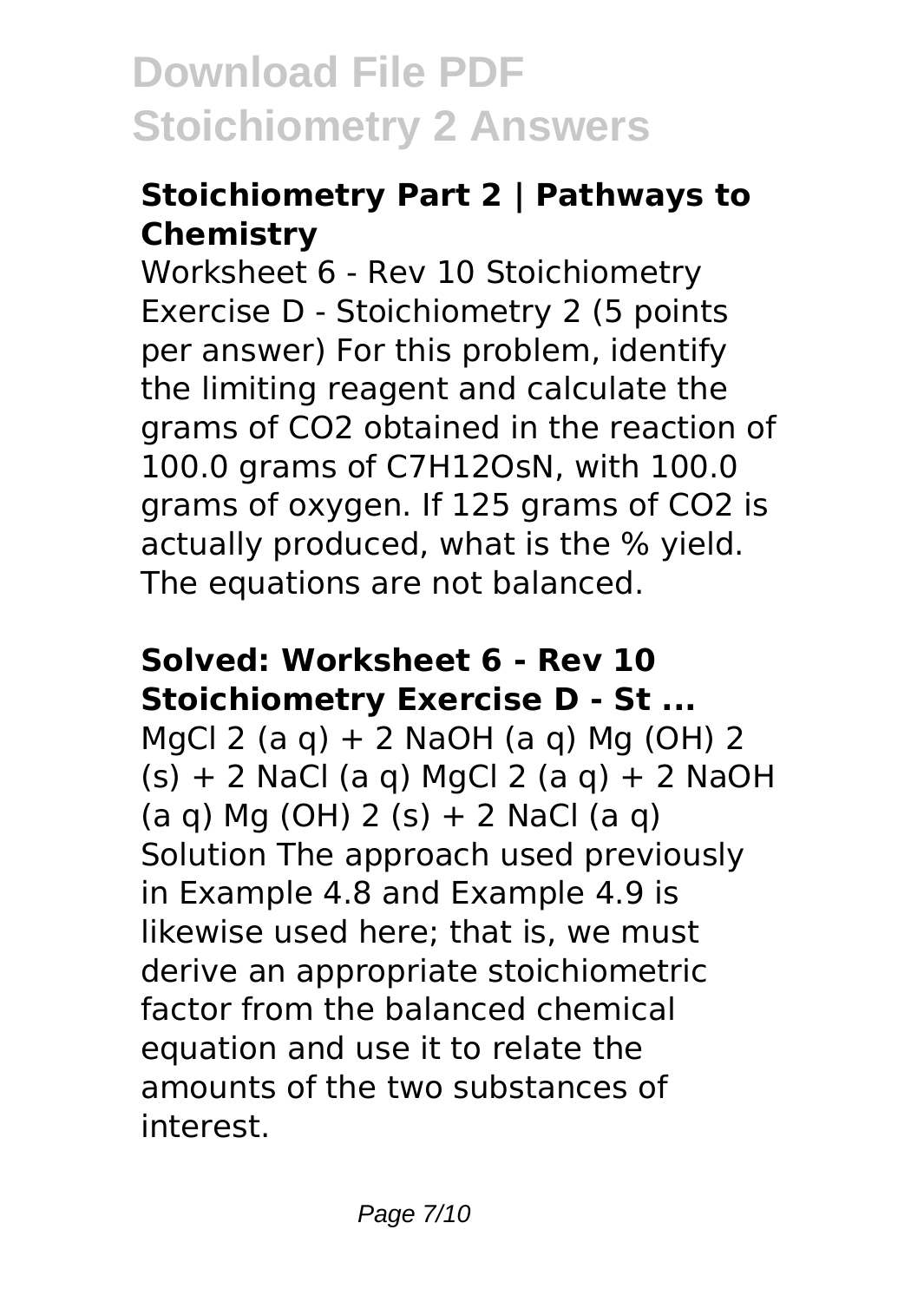### **4.3 Reaction Stoichiometry - Chemistry 2e | OpenStax**

Chapter 12 test chemistry stoichiometry study sets and , quizlet provides chapter 12 test chemistry stoichiometry activities, flashcards and games start learning today for free!. Chapter 12 assessment stoichiometry answer key, read and download chapter 12 assessment stoichiometry answer key free ebooks in pdf format polar bears past bedtime 4 ...

#### **Chapter 12 Stoichiometry Test Answer Key**

The equation C (s) + O 2 (g)  $\rightarrow$  CO 2 (g) tells you that: 1 carbon atom reacts with 1 molecule of oxygen to give 1 molecule of carbon dioxide; If there was 1 mole of carbon atoms then 1 mole of carbon atom reacts with 1 mole of oxygen to give 1 mole of carbon dioxide

# **Stoichiometry (solutions, examples, videos)**

Stoichiometry problems can be

Page 8/10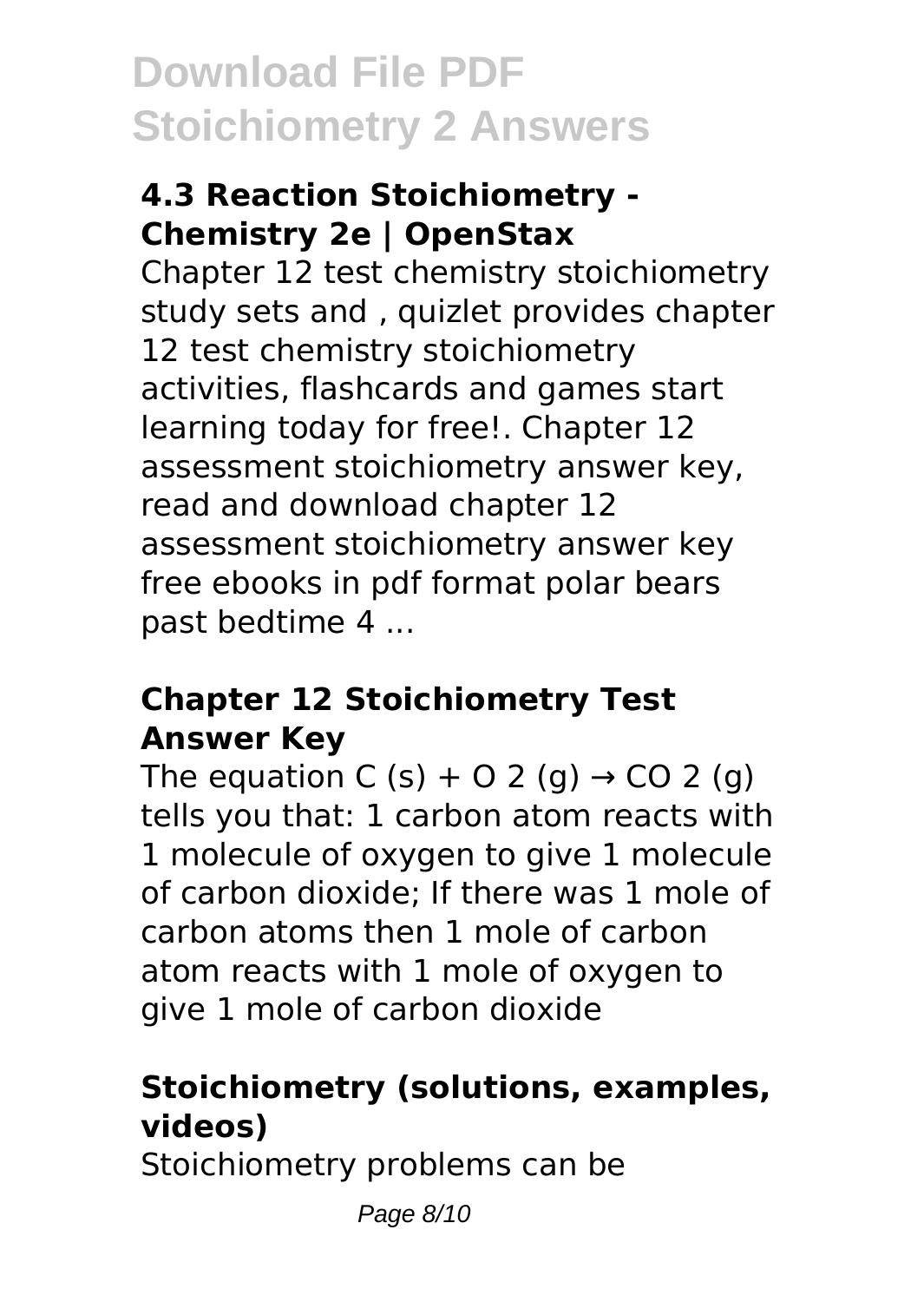characterized by two things: (1) the information given in the problem, and (2) the information that is to be solved for, referred to as the unknown . The given and the unknown may both be reactants, both be products, or one may be a reactant while the other is a product.

### **Stoichiometry | Chemistry for Non-Majors**

The equations are not balanced. They were balanced in Exercise B. Use those coefficients to do these calculations. 4A1 + 302 → 2Al2O3 Exercise D-Stoichiometry 2 (5 points per answer) For this problem, identify the limiting reagent and calculate the grams of CO2 obtained in the reaction of 120.0 grams of C,H12ON, with 140.0 grams of oxygen.

### **Solved: Exercise C- Stoichiometry 1 (5 Points Per Answer ...**

Answer Key. Stoichiometry: Mass-Mass Problems.  $2KClO3 \rightarrow 2KCl + 3O2$ . How